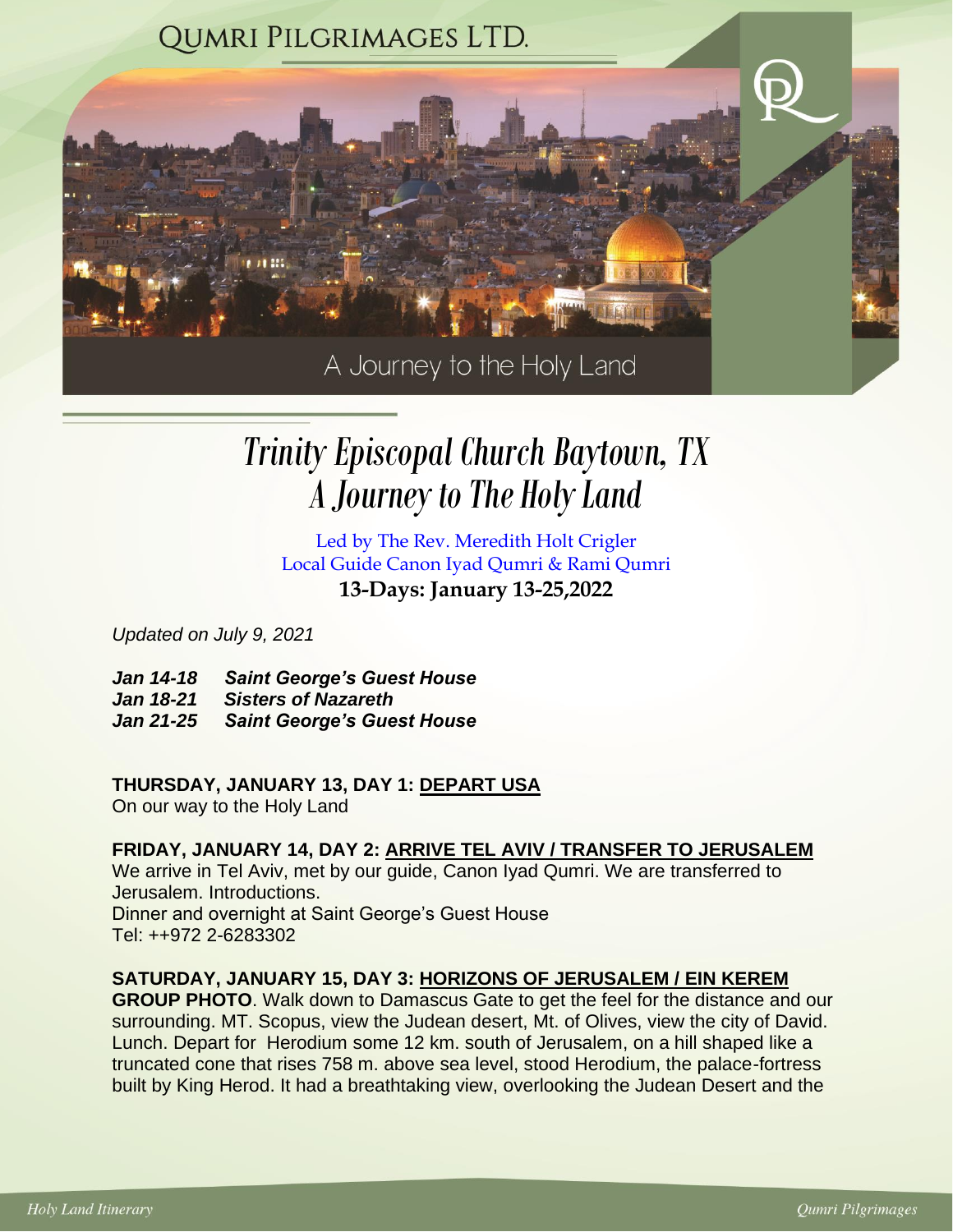mountains of Moab to the east, and the Judean Hills to the west. Depart for Ein Kerem to visit church of the visitation and St. John's church.

Dinner and overnight at Saint George's Guest House

**Guest Speaker: Contemporary Issues – A Palestinian Perspective**

#### **SUNDAY, JANUARY 16, DAY 4: WESTERN WALL / DOME OF THE ROCK / WORSHIP AT SAINT ANDREW'S CHURCH / ISRAEL MUSEUM**

We depart for the Western Wall near Elharam Esh Sharif (The Dome of The Rock and the Al-Aqsa Mosque). St. Anne's Church and the pools of Bethesda. Sunday Eucharist at Saint Andrew's Church in Ramallah, the liturgy will be celebrated in English and Arabic. Lunch. Israel Museum and the Shrine of the Book, where the *Dead Sea Scrolls*  are housed. We will also visit a scale model of the Old City of Jerusalem, describing the city as it would have been during Jesus' time.

Dinner and overnight at Saint George's Guest House

#### **MONDAY, JANUARY 17, DAY 5: SHEPHERD'S FIELD / BETHLEHEM**

We depart Jerusalem for Bethlehem and the Shepherds' Field, visit a 1<sup>st</sup> century cave dwelling, Lunch is in Beit Sahour (Shepherds' Field), 'And in that region there were shepherds out in the field, keeping watch over their flock by night', Lunch, Church of the Nativity located in Manger Square. It is the Oldest Church in Christendom, constructed by Constantine in AD 326 and the traditional site of the Nativity.

Dinner and overnight at Saint George's Guest House

**Guest Speaker: Lecture on Islam**

#### **TUESDAY, JANUARY 18, DAY 6: JERICHO** / **NAZARETH**

Wadi Qelt early morning to get the feel for the desert, Eucharist in the Desert, depart for Jericho to hike up Mt. of Temptation and view Tell Jericho, 20 minute meditation on Mt of Temptation, Lunch in Jericho, drive through the Rift Valley to Nazareth. In Nazareth we will visit Mary's Well, the site of the only spring-fed fountain in the city, and most likely the place where Mary would have gone to draw water. We then visit the Greek Orthodox Church of the Annunciation where we will have an opportunity to have an introduction to the Icon, we walk to the Latin Church of the Annunciation, the traditional site of the Angel Gabriel's appearance to Mary, telling her she would conceive Jesus, the Emmanuel.

Dinner and Overnight at the Sisters of Nazareth Tel: 972-4-6554304

#### **WEDNESDAY, JANUARY 19, DAY 7: SEPPHORIS / CAESAREA PHILIPPI**

Depart for Zippori, Sepphoris, where we explore the excavations of the Roman/ Byzantine city, Lunch. We continue to Caesarea Philippi (Banias) 'And Jesus went on with his disciples, to the villages of Caesarea Philippi; and on the way he asked his disciples, "Who do people say that I am? "

Dinner and Overnight at the Sisters of Nazareth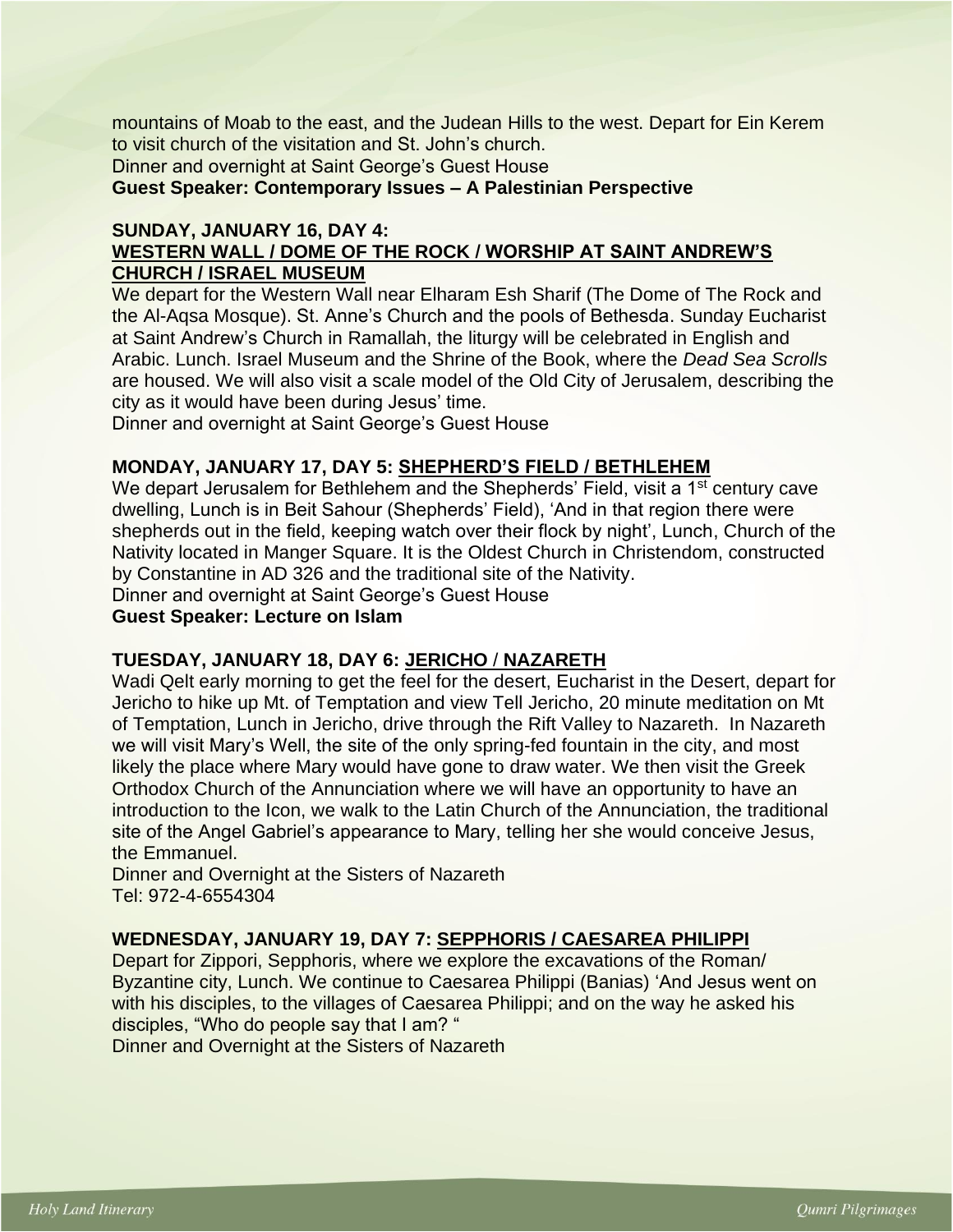# **THURSDAY, JANUARY 20, DAY 8: JORDAN RIVER / CAPERNAUM / BEATITUDES / TABGHA / MAGDALA**

Today we depart for the Sea of Galilee-Lake Kinnereth. Stop at the Jordan River for the renewal of Baptismal vows, Boat ride on the Sea of Galilee, we then visit Capernaum where we see the Ancient Synagogue and St. Peter's House. We continue to the Mount of Beatitudes, Lunch, visit to Tabgha (Heptapegon), The Loaves and Fishes Church and the Chapel of St. Peter's Primacy, Eucharist on the shores of the Sea of Galilee, visit the synagogue in Magdala.

Dinner and Overnight at the Sisters of Nazareth

#### **A treat you will not want to miss!!!!**

# **FRIDAY, JANUARY 21, DAY 9: BURQIN / NABLUS / TAYBEH**

Depart for Burqin. Jesus had passed through Burqin on his way to Jerusalem from Nazareth, and as he was passing by the village he heard cries for help from ten lepers who were isolated in quarantine in a cave, Nablus to visit (St. Photini the Greek Orthodox Monastery), St. Photini lived in first century Palestine, she was the Samaritan woman who Christ visited at the well asking her for water, the church built over Jacob's well where will tour the church and drink from the Well, Lunch in Taybeh, visit Taybeh, the only 100% Christian town, in the fourth century the Emperor Constantine and his mother St. Helena built the church of St. George in the village, the ruins of the Church are still found on a hill in the town. Taybeh is also the home of the only Palestinian brewery in the Middle East.

Dinner and overnight at Saint George's Guest House **Guest Speaker: Contemporary Issues — An Israeli Perspective** 

# **SATURDAY, JANUARY 22, DAY 10: OLD CITY / CHURCH OF THE RESURRECTION**

Briefing for the Holy Sepulcher. We then walk the Cardo to the Constantinian Entrance to the Church of the Resurrection to the Holy Sepulcher Lunch, continue our visit to the Holy Sepulcher.

Dinner and overnight at Saint George's Guest House

# **SUNDAY, JANUARY 23, DAY 11: FREE DAY**

A free day to shop, revisit favorite sites in Jerusalem or to visit Masada, Qumran, Cesarea Maratima, City of David, Mt. Tabor. You may also wish to visit Yad Vashem site of the Holocaust Memorial, David's Citadel and David's Tower. Dinner and overnight at Saint George's Guest House

# **MONDAY JANUARY 24, DAY 12: BETH-PHAGE / DOMINUS FLEVIT / GETHSEMANE**

Walk the Palm Sunday Procession. We will stop at Pater Noster and Dominus Flevit, where Jesus wept over the city. It is known as *Dominus Flevit* [ Latin for "The Lord wept"]. Afterward, we will walk to the Garden of Gethsemane and the Church of All Nations, Church of St. Peter in Gallicantu, this church was built over the palace of the High Priest Caiaphas, where Peter denied Jesus three times) Lunch at the Qumris in Jericho, Dead Sea,where you will have the option to swim – or really, float (Rocky